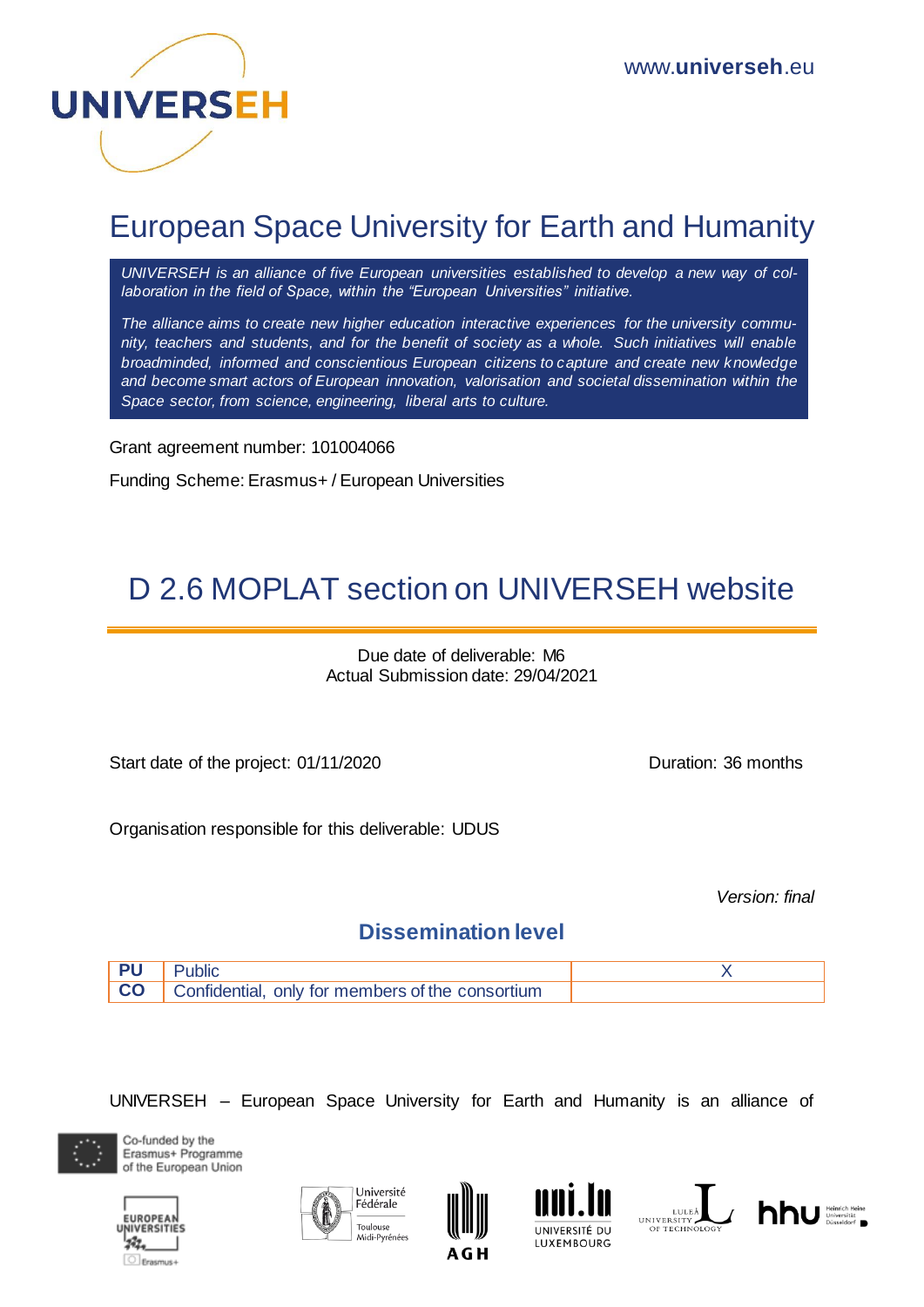

## **Document History**

| Ver-<br>sion | <b>Date</b> | <b>Author</b>                                          | <b>Partner</b> | <b>Summary of main changes</b> |
|--------------|-------------|--------------------------------------------------------|----------------|--------------------------------|
|              | 21/04/2021  | <b>Britta Moor-</b><br>mann, Nicole<br><b>Dittrich</b> | <b>UDUS</b>    |                                |
|              |             |                                                        |                |                                |
|              |             |                                                        |                |                                |
|              |             |                                                        |                |                                |

## I. MOPLAT section on UNIVERSEH website

In order to provide coherent information corresponding to all partnering universities and respective mobility information, the project's [mobility platform "MOPLAT"](https://universeh.eu/mobility-moplat/) was successfully set up. The landing page of the section allows the User to follow the journey and start planning his/her adventure implementing a dual nature of audience targeting, as can be seen in slide 1 below.

| <b>UNIVERSE</b>                   |                              | The Project Vision Mission & Objectives . The Consortium Governance . News Contact |  |                                                                                  |
|-----------------------------------|------------------------------|------------------------------------------------------------------------------------|--|----------------------------------------------------------------------------------|
|                                   | <b>MOBILITY - MOPLAT</b>     |                                                                                    |  | <b>MOPLAT</b> section                                                            |
| START PLANNING YOUR ADVENTURE NOW |                              |                                                                                    |  |                                                                                  |
|                                   | <b>Students</b>              | <b>Staff &amp; Researchers</b>                                                     |  | The User can select<br>which audience s/he<br><i>identifies with and</i>         |
| <b>UNIVERSEH</b>                  | stedetyche<br>aemar Programm | Copyright @ UNIVERSEH 2020. All rights reserved                                    |  | then receives further<br>information clicking<br>either of the two but-<br>tons. |
| Slide 1. Landing page MOPLAT.     |                              |                                                                                    |  |                                                                                  |

UNIVERSEH – European Space University for Earth and Humanity is an alliance of













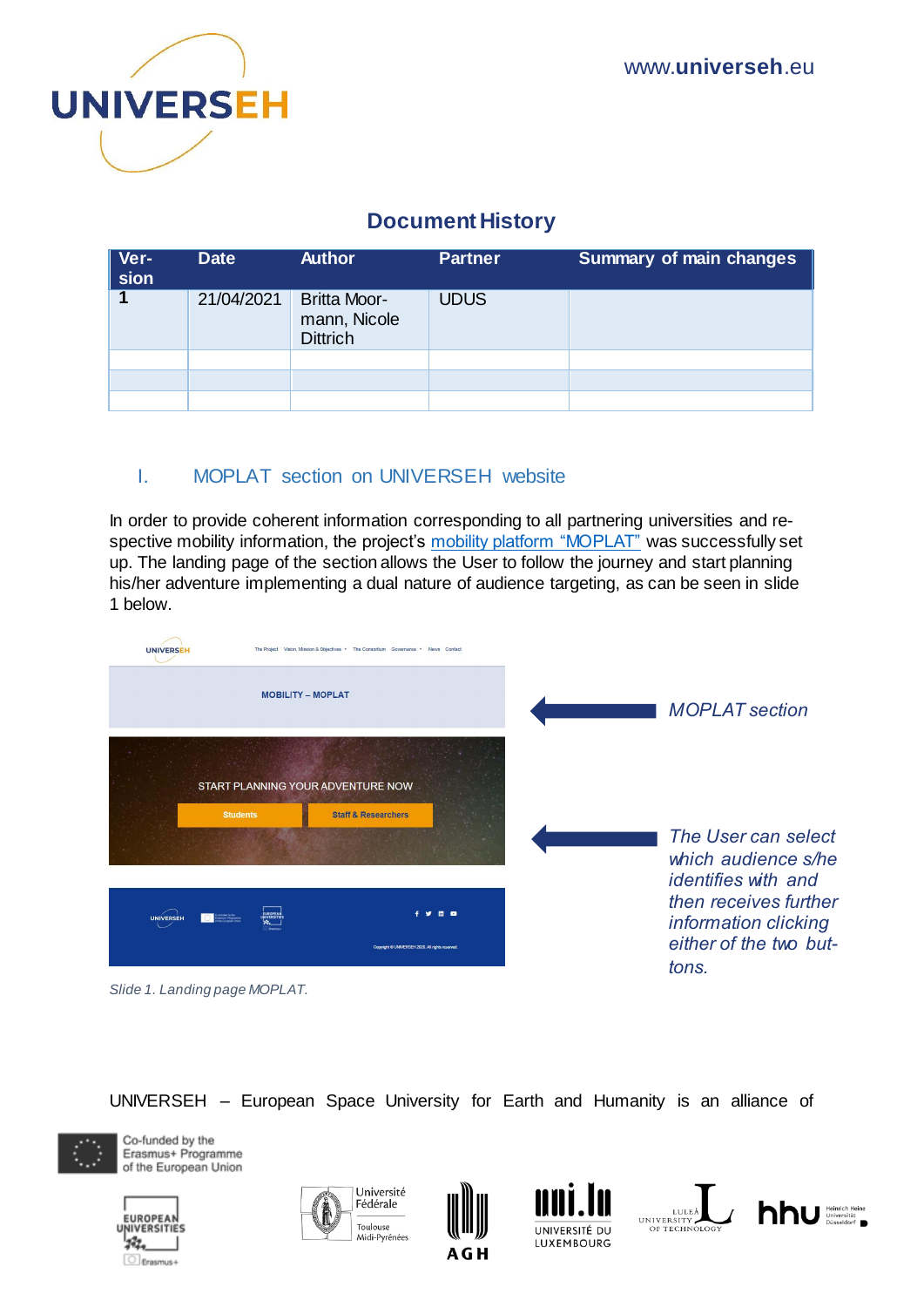

#### III. Sections suited to the audience

As outlined in D2.5, MOPLAT is designed for students, researchers and staff. Accordingly, these define the targeted audiences to which information is provided, as can be seen in slide 2 and 3 below. Regarding the infrastructure of the MOPLAT section, the underlying web design concept follows the same structural principles of a scroll-down presenting first the headline of the section, followed by the different university profiles allowing to choose the user where to start his/her mission. Finally, the integrated interactive map presents the alliances' locations and allows the user to geo-locate UNIVERSEH him/herself whilst simultaneously displaying the entire alliance at once.



*Slide 2. Student section.*

UNIVERSEH – European Space University for Earth and Humanity is an alliance of













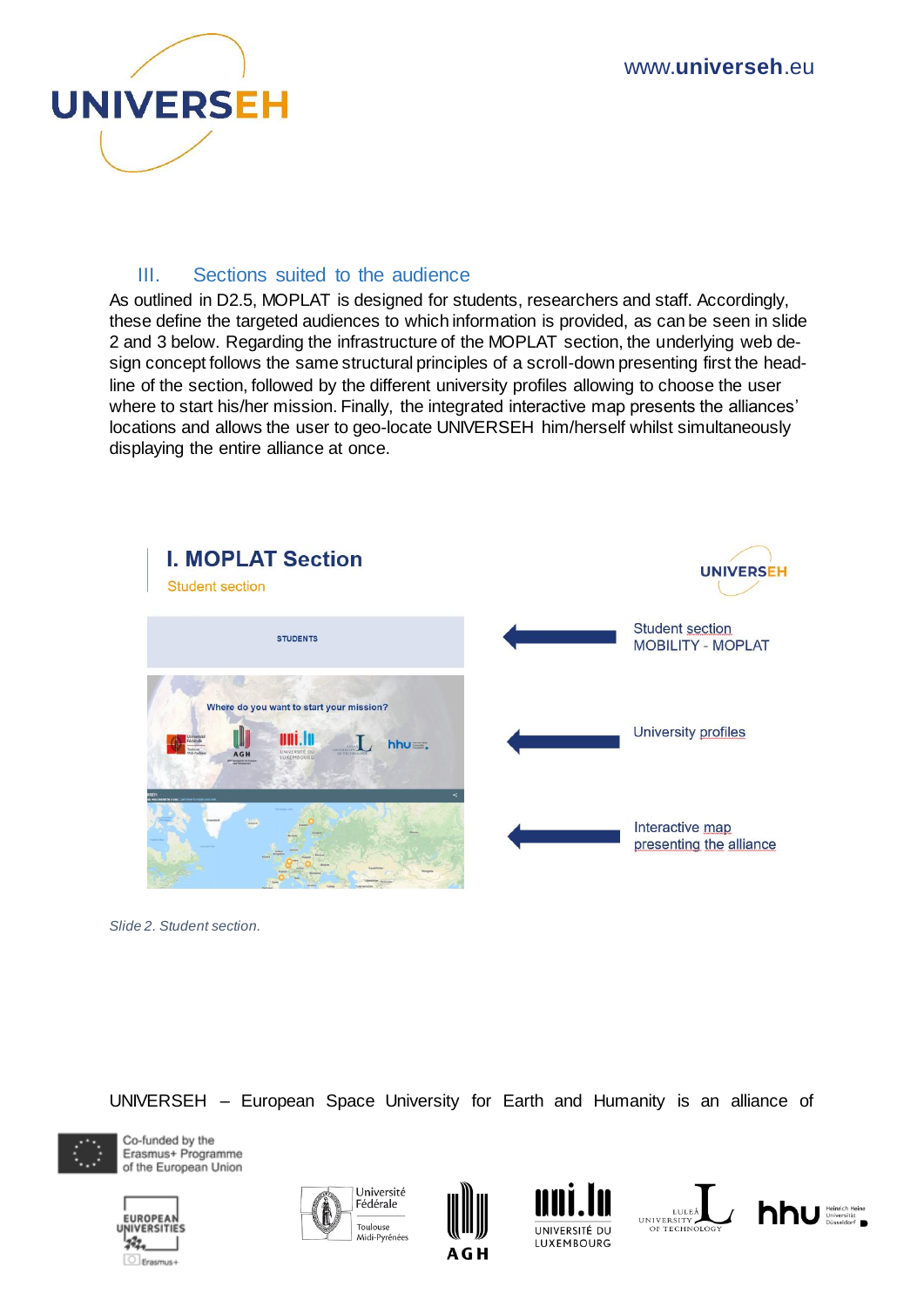



*Slide 3. Staff & Researchers section.* 



*Slide 4. University profile. 1*

UNIVERSEH – European Space University for Earth and Humanity is an alliance of